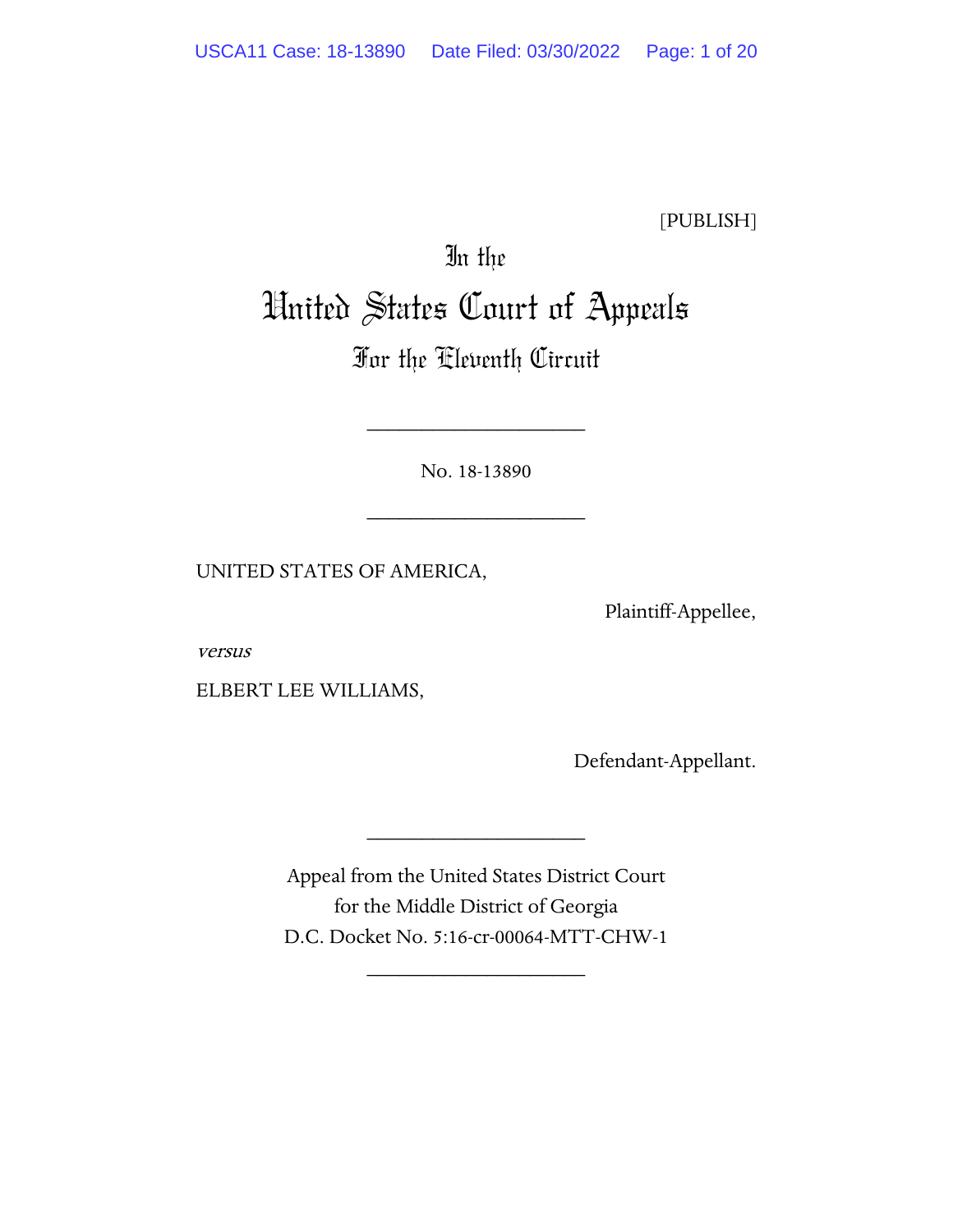Before JORDAN, JILL PRYOR, and TJOFLAT, Circuit Judges.

TJOFLAT, Circuit Judge:

Elbert Lee Williams appeals his conviction by guilty plea for intent to distribute cocaine and cocaine base under 21 U.S.C  $\S$  $841(a)(1)$ . Williams alleges that the District Court improperly denied his right to self-representation under Faretta v. California, 422 U.S. 806, 95 S. Ct. 2525 (1975). However, despite (1) the existence of a circuit split on whether a voluntary guilty plea waives the right to self-representation on appeal and (2) our own order to Williams's appellate counsel instructing her to brief whether this Court can review a denial of the right to self-representation following a guilty plea, Williams's appellate counsel failed to make any argument in the opening brief that even approached the applicable legal question. Accordingly, Williams has forfeited any argument under which we may grant relief in this appeal, and so we must affirm the District Court.

# I.

#### A.

Williams is a 54-year-old man who withdrew from high school prior to completing the tenth grade; although capable of reading and writing, he has no other formal education. From 1988 to 1990, Williams committed a variety of offenses such as theft, burglary, and breaking into a car. He pled guilty with the assistance of counsel to each of these charges and received probation and ninety days confinement. Over the course of 1991, Wil-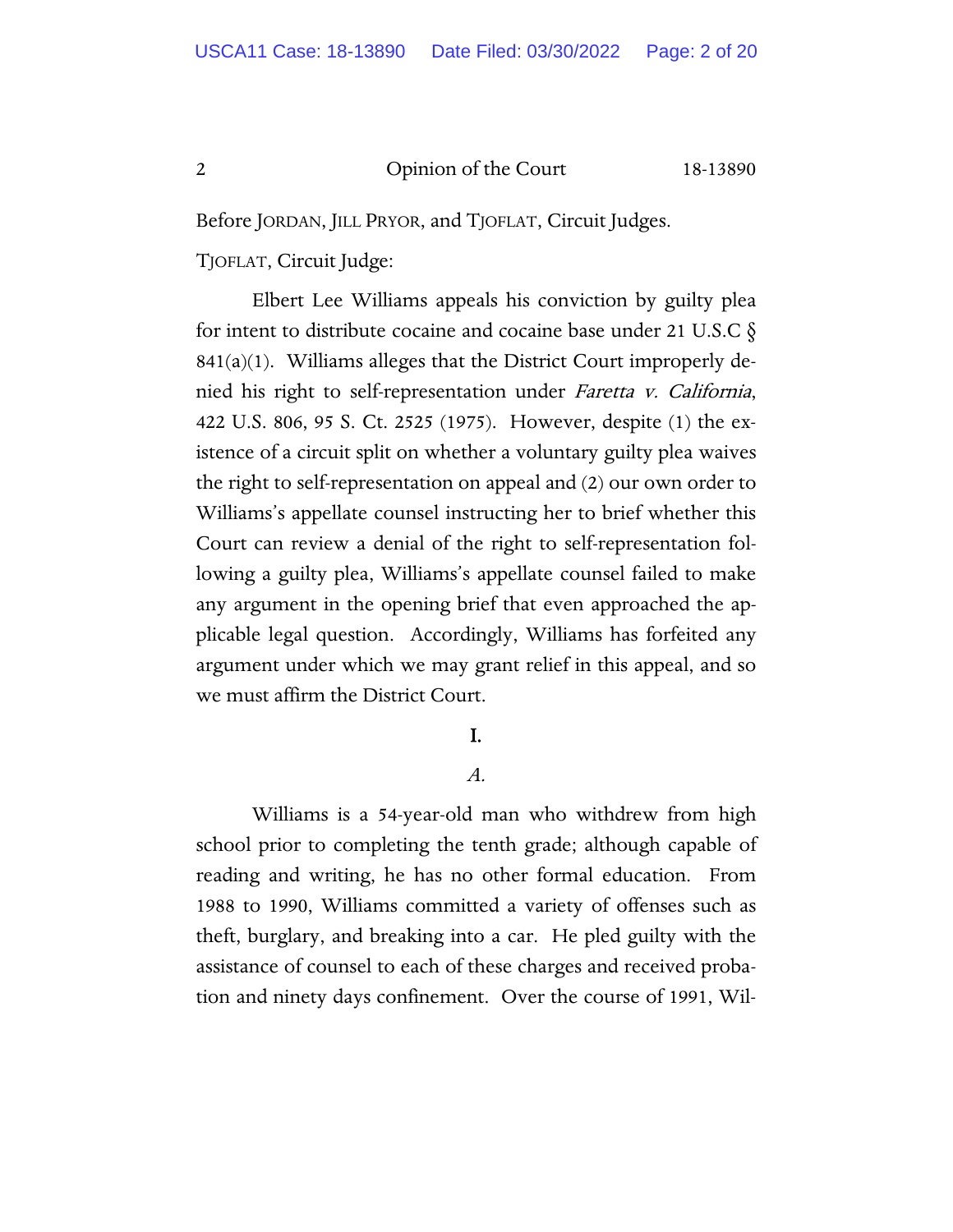liams was charged with and, with the assistance of counsel, subsequently pled guilty to burglary, three counts of cocaine distribution, and first-degree arson. For these crimes, he received a concurrent sentence of twenty years. Williams remained in custody from 1991 until December 2004, when he was paroled; however, he subsequently had his parole revoked in August 2005 after being found in possession of cocaine. Williams was paroled again in 2007, only to shortly thereafter be found driving under the influence of alcohol and in possession of cocaine. He pled guilty to these new offenses with the assistance of counsel and received a thirty-year sentence, of which he was to serve seven years in prison and the balance on probation. Williams was released on probation on April 27, 2015.

On April 13, 2016, in the instant case, police officers applied for and were granted a search warrant for the house where Williams was then located. During the subsequent search, Williams was found in a bedroom of that house in possession of 34.6 grams of powder cocaine, 11 grams of crack cocaine, .80 grams of marijuana, \$1,740 cash, and a handgun. On November 9, 2016, Williams was charged with four counts: (1) possession with intent to distribute cocaine and cocaine base, (2) possession of marijuana, (3) felon in possession of a firearm, and (4) possessing a firearm in furtherance of a drug-trafficking crime. He was arrested, appointed counsel, then released on bail.

Despite having been appointed counsel, Williams began making numerous *pro se* motions. To the extent William's *pro se*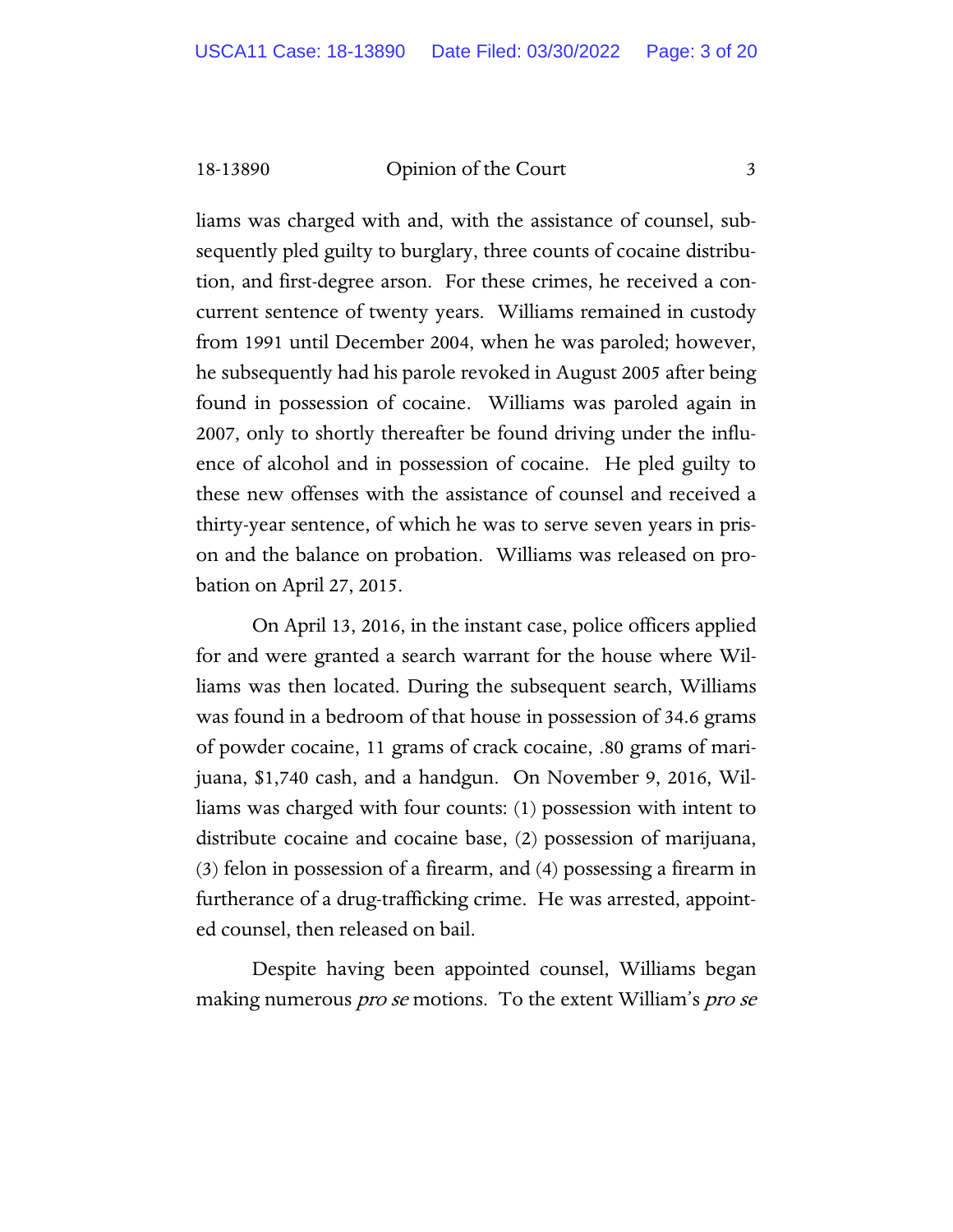motions were intelligible, they put forth legal arguments common to the sovereign citizen movement. The FBI has provided the following description of sovereign citizen ideology:

Sovereign citizens believe the USG [United States Government] is illegitimate and has drifted away from the true intent of the Constitution. As a result, the USG is not perceived to be acting in the interest of the American people. These groups generally do not adhere to federal, state, or local laws. Some sovereign citizens believe federal and state officials have no real authority and will only recognize the local sheriff's department as the only legitimate government official. Other law enforcement officials are viewed as being oppressive and illegitimate.

Individuals who adhere to this ideology believe their status as a sovereign citizen exempts them from US laws and the US tax system . . . Sovereign citizens view the USG as bankrupt and without tangible assets; therefore, the USG is believed to use citizens to back US currency. Sovereign citizens believe the USG operates solely on a credit system using American citizens as collateral.

Federal Bureau of Investigation, "Sovereign Citizens: An Introduction for Law Enforcement" 3 (Nov. 2010), https://info.publicintelligence.net/FBI-SovereignCitizens.pdf. Sovereign citizens often target incarcerated individuals for recruitment and training. Id. at 13. As happened here, sovereign citizens have been known to challenge the jurisdiction of district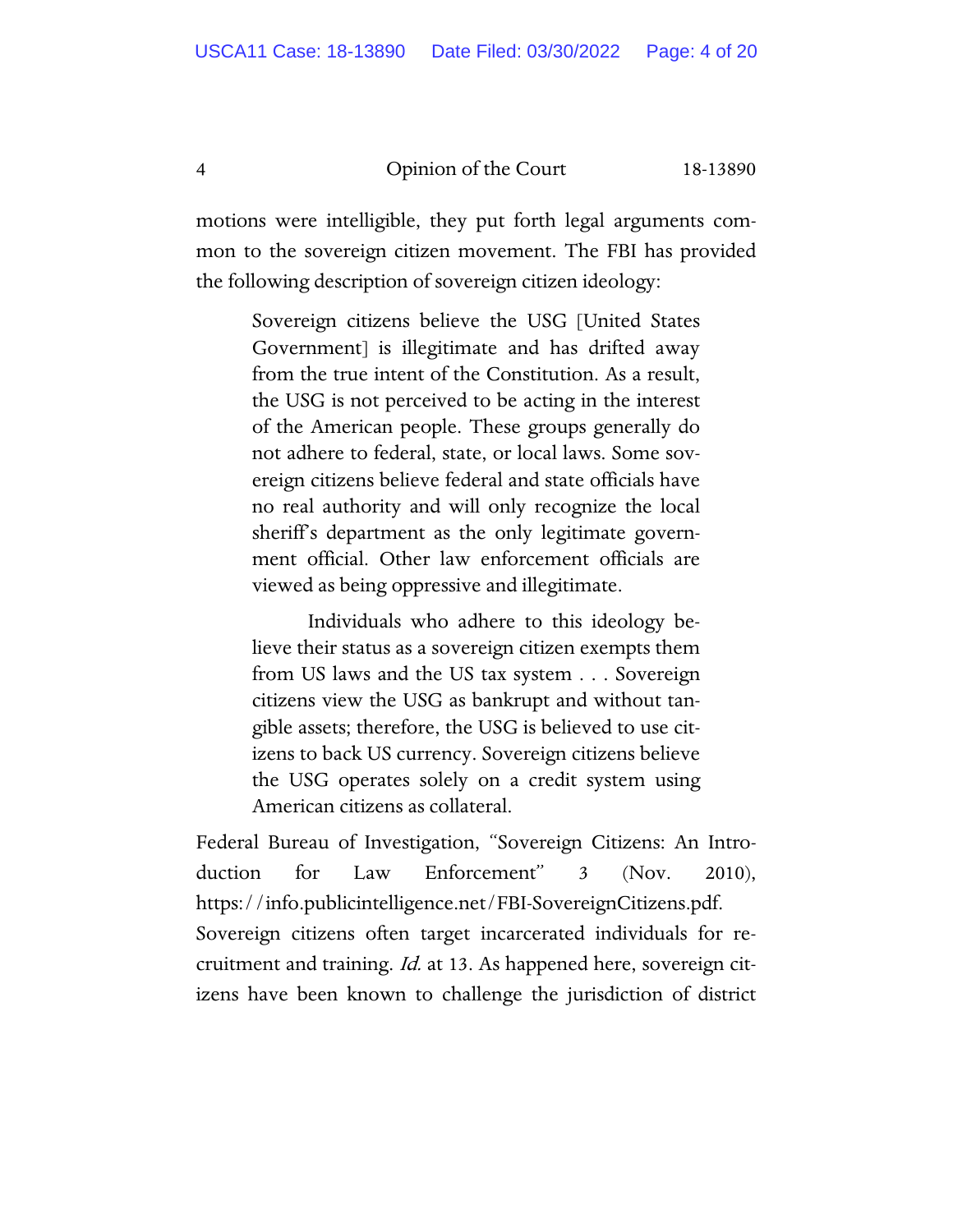courts to try criminal cases by asserting that the federal government has no authority over a sovereign citizen. See United States v. Benabe, 654 F.3d 753, 766–67 (7th Cir. 2011) (noting that courts have "repeatedly rejected" sovereign citizens' "theories of individual sovereignty, immunity from prosecution, and their ilk").

Williams informed District Judge Marc T. Treadwell that he had "fired" his attorney, Catherine Williams (no relation), on April 10, 2017, at a pretrial hearing. Consequently, Judge Treadwell set a *Faretta* hearing for April 12 to determine whether Williams could knowingly and intelligently decide to represent himself. Between April 10 and April 12, Judge Treadwell denied several of Williams's *pro se* motions and Williams filed several more.

The *Faretta* hearing began with a brief discussion about the motions filed and denied in the intervening days and segued into Judge Treadwell informing Williams of the purpose of a *Faretta* hearing. Judge Treadwell then stated that:

> The problem is I cannot allow you to represent yourself unless you understand that you have to abide by the rules and law of this Court. And everything that you have done so far illustrates to me that you do not understand that.

> Now I'm going to ask you some questions to see if it's appropriate for you to represent yourself. It seems to me very unlikely that it is appropriate given thus far your apparent inability to understand that if you do represent yourself you've got to abide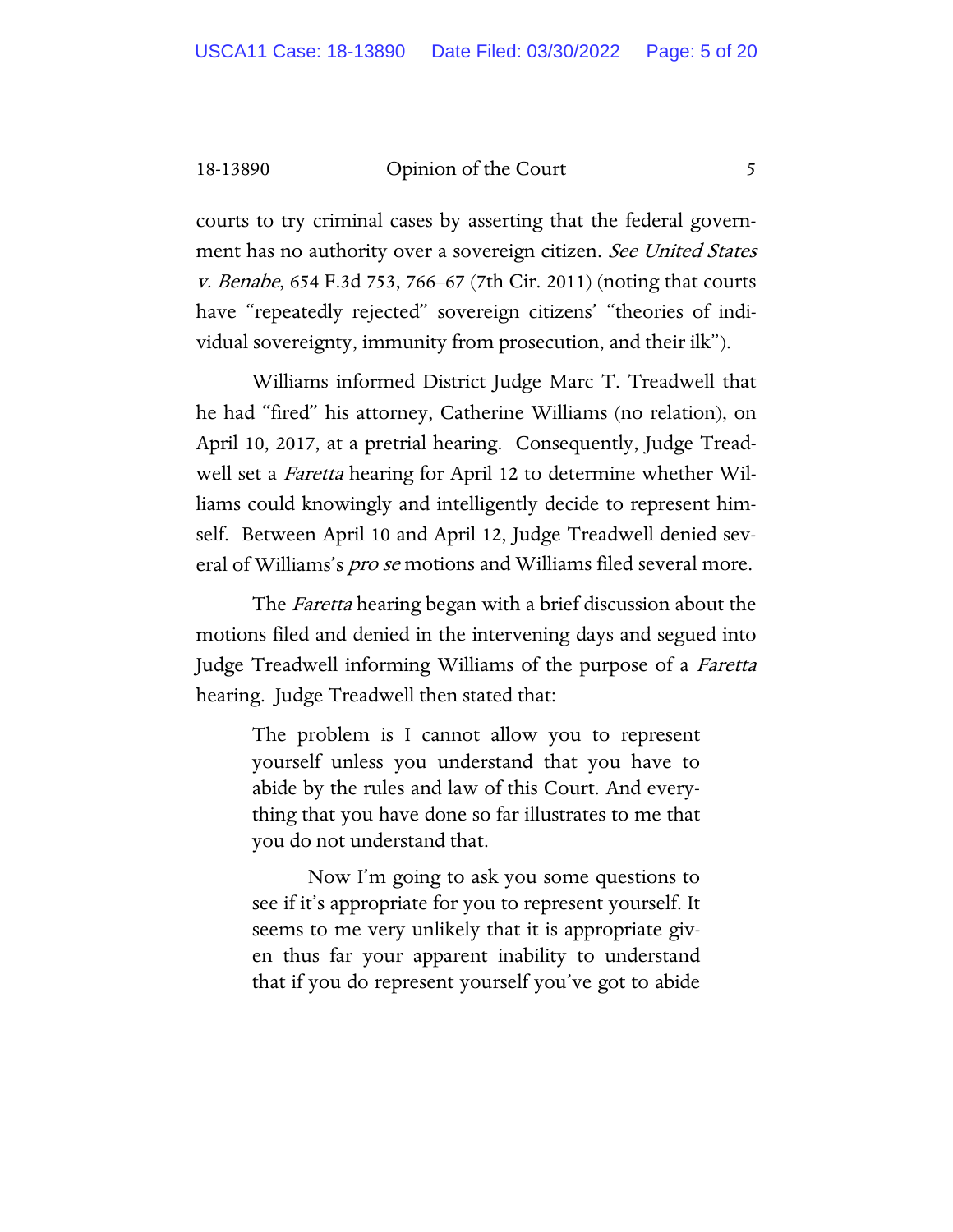by the rules of the Court and the laws of Congress and the Constitution.

Judge Treadwell then reminded Williams of the charges against him and inquired about the source of Williams's sovereign citizen theories. Williams replied that he had picked up his theories while studying with other inmates during his time incarcerated. Williams continued by comparing his legal situation to drowning, stating that "[a] drowning man will reach for a straw just to survive." Judge Treadwell replied that he understood that Williams felt desperate, stating:

And everything that you're telling me so far is you are – you may think you are helping yourself, but you are absolutely intent on ruining any chance you have of defending yourself against these charges by urging bogus, unsubstantiated, illogical[] arguments.

And that's the reason that it's going to be extremely difficult for me to find that you are knowingly, intelligently waiving your right to counsel because you may think you are reaching for something as a drowning man when you do that, but all you're reaching for is a lead weight that's going to take you to the bottom if you continue on the path that you are on right now.

Williams then inquired about the district court's subject matter jurisdiction and questioned how the "United States of America" could prosecute him as the United States is not a person. Judge Treadwell briefly explained, then stated: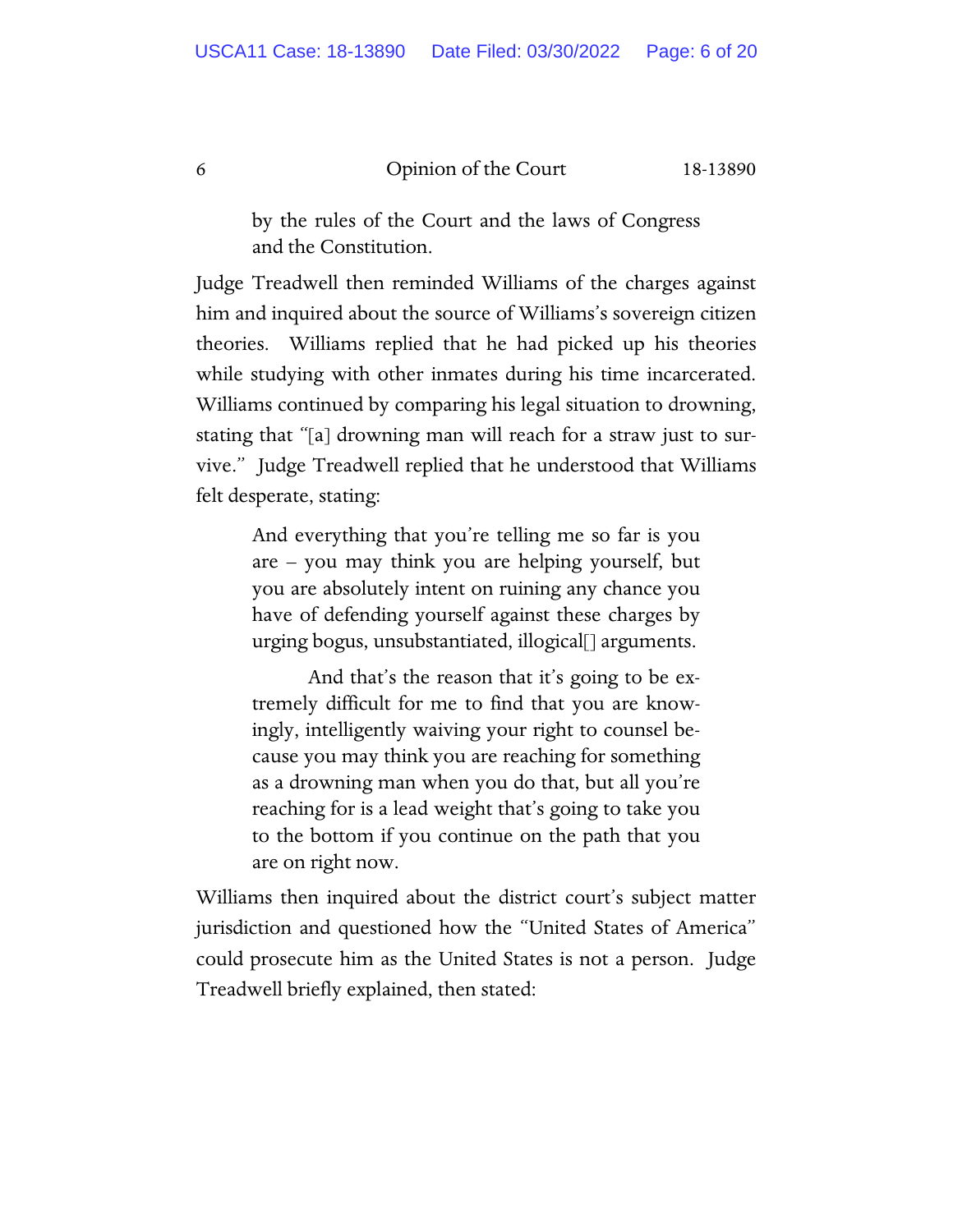Well, I think we're pretty quickly coming to the conclusion that I have to reach which is, Mr. Williams clearly does not understand the risk of him representing himself.

I cannot find that he knowingly and intelligently has made a decision to represent himself. Clearly his decision is based upon what somebody has told him, as he has described it about what the law is or should be, and it is completely separated from reality.

Now, how can a man, who is operating under that illusion – illusion in the sense that he cannot accept what the law is and rather urges completely unsubstantiated versions of the law, I guess you would call it, in his defense. It's a sure fire guarantee of a conviction, as best I can tell.

Judge Treadwell then questioned Williams about whether he understood that he would have to abide by the Federal Rules of Evidence and the Federal Rules of Criminal Procedure and reiterated that William's theories had no basis in law or fact. Williams replied with a long statement explaining his prior legal troubles, the difficulty he has had with law enforcement and lawyers, and his skepticism towards the criminal judicial system. Williams summed up his position by stating "[s]o if I'm going to take my life and just give it away why shouldn't I do it myself?"

Following Williams's statement, Judge Treadwell segued into asking Williams about his mental health. Williams explained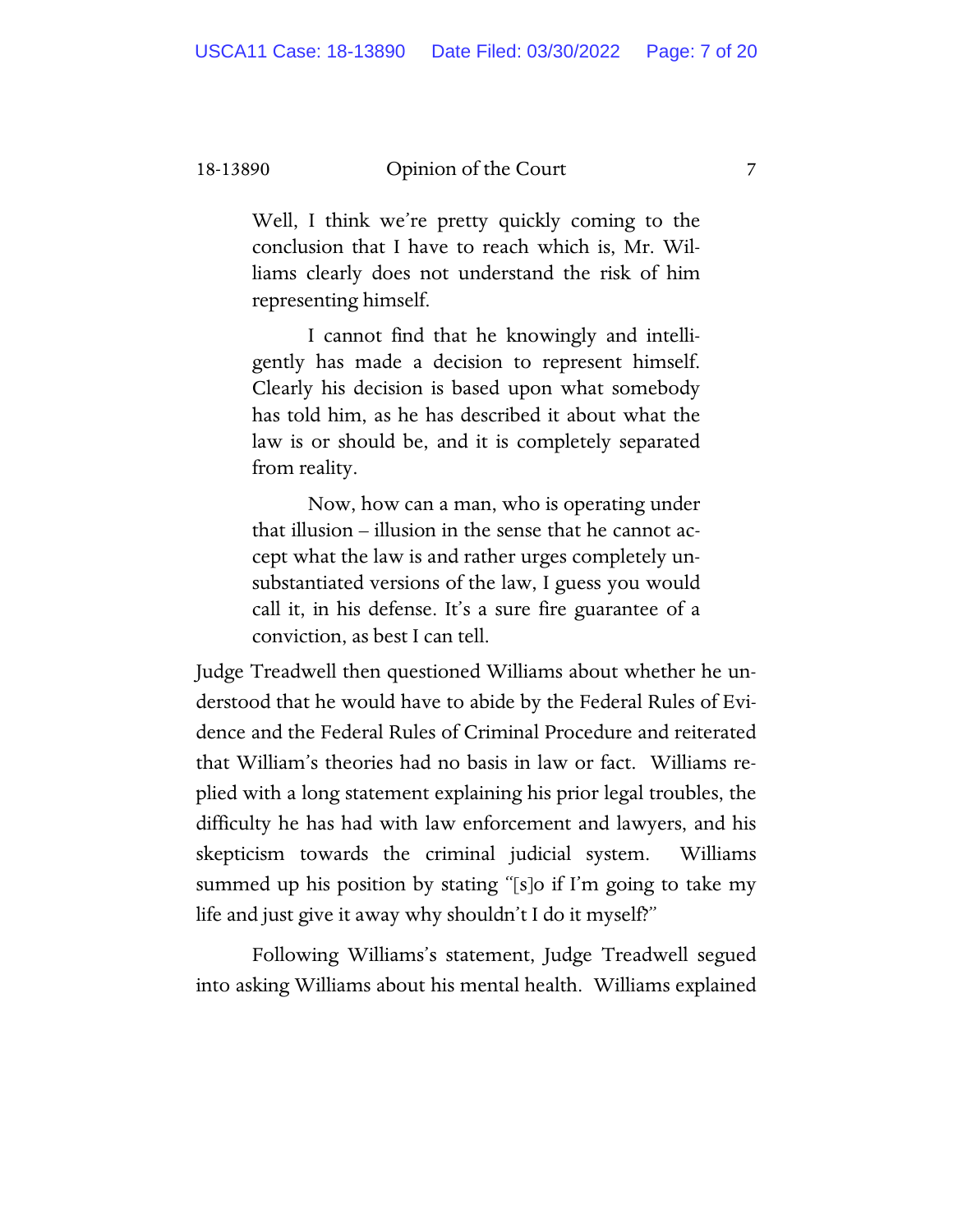that he had been diagnosed with depression and medicated while incarcerated, but that while outside prison he relied only on "[g]oing to church and dealing with the Lord" for treatment.

Judge Treadwell then asked how Williams saw his trial "unfolding" in this case, and Williams replied that he intended to make the same sovereign citizen arguments ("constitutional restraint and fraud subject matter jurisdiction") at trial. Judge Treadwell explained that the jury would decide only questions of fact and that since Williams's arguments were questions of law, Williams would be unable to discuss his arguments at trial once they were denied, although he could appeal that decision after trial. Williams replied, "Well, I'm going to have to go back and do some more digging and googling or whatever and praying and deal with the situation when that time comes, sir."

Judge Treadwell then inquired into Williams's education level and familiarity with trial procedure. Williams informed Judge Treadwell that he had completed the ninth grade and that his prior convictions resulted from guilty pleas rendered with the assistance of counsel.[1](#page-7-0) Following this inquiry, there was a discussion about the possible sentences Williams faced should he be convicted.

<span id="page-7-0"></span><sup>&</sup>lt;sup>1</sup> Williams mentioned here that his 2007 conviction resulted from a "bench trial." Williams's presentence investigation report notes that Williams plead guilty to the 2007 charges with the assistance of counsel, so it is unclear what Williams was referring to.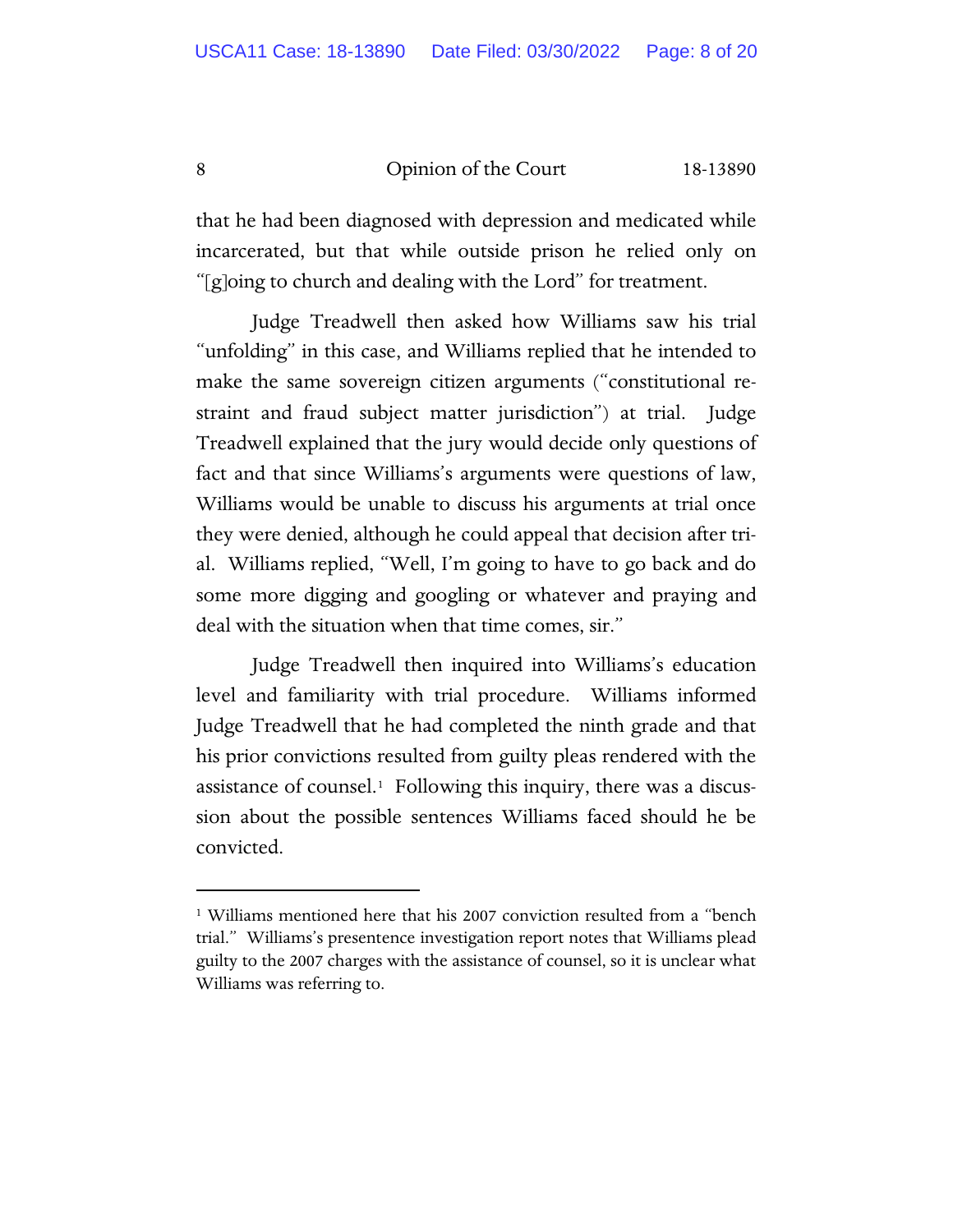Williams then expressed his lack of faith in his lawyer, Ms. Williams, which Judge Treadwell found to be incredible based on prior "complimentary" statements Williams had made towards Ms. Williams and Judge Treadwell's own interactions with her. Judge Treadwell concluded the Faretta inquiry with the following statement:

> But what I'm looking at, Mr. Williams, is you're facing serious charges that have serious consequences and you say you want to defend those charges, defend yourself against those charges, by advancing arguments that have no basis in law or fact and will almost certainly result in your conviction at the hands of a jury. And under those circumstances I cannot find that it is appropriate for you to represent yourself.

> So, Ms. Williams will continue to represent you and we will keep the case on the trial calendar for May 8th.

Judge Treadwell, Ms. Williams, and the prosecutor then turned to discussing a plea offer the prosecution had made to Williams. Following a short exchange with Williams about his depression, the court then took a ten-minute break. When the hearing resumed, Judge Treadwell further inquired into Williams's mental health and concluded that a competency evaluation was necessary. Relevantly, Judge Treadwell stated that

> Th[e] evaluation could also inform the further consideration of Mr. Williams' request to represent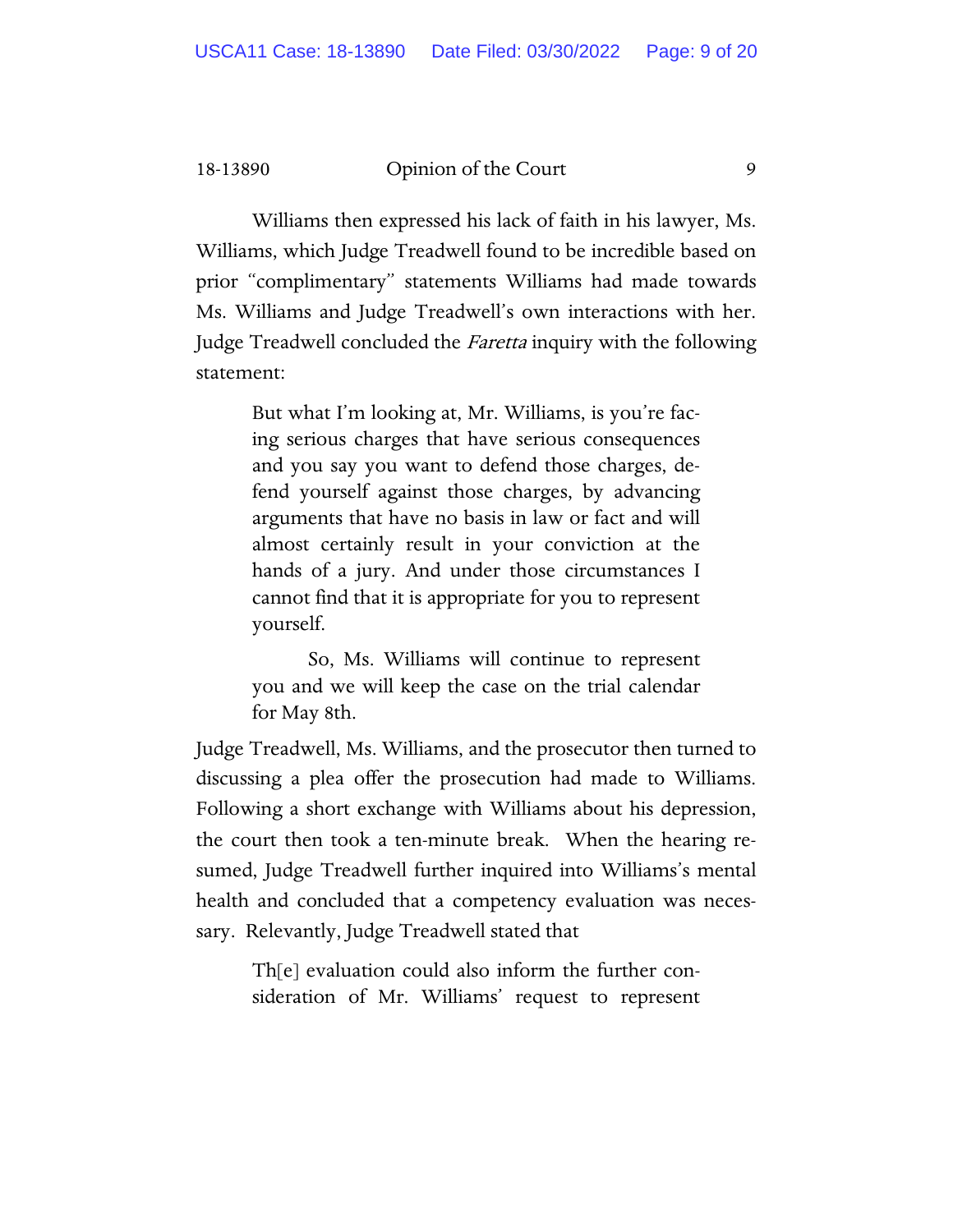himself if, in fact, he maintains that request after his evaluation.

Clearly, though, the events here this morning and this afternoon now, raise considerable doubt as to whether or not Mr. Williams can knowingly and intelligently make the decision to represent himself.

The hearing then concluded. No written order was ever entered denying Williams's request to represent himself.

Following the hearing, Williams made several more *pro se* motions. On May 3, 2017, in an order denying one of Williams's motions to dismiss, the District Court informed Williams that *pro* se filings from represented parties would no longer be accepted by the clerk of the court in accordance with a recently instituted local rule "unless [the motions] concern the removal of his counsel." Consequently, the *pro se* motions Williams subsequently attempted to file on May 10, May 15, and May 31, 2017, were received by the clerk of the court but not filed.

Williams fell ill before his competency evaluation could be conducted and his trial was continued for roughly a year. Williams's competency evaluation was completed on April 2, 2018. On May 1, 2018, Judge Treadwell held a pretrial conference with the parties to discuss the results of the competency evaluation, which suggested that Williams was competent to stand trial; Judge Treadwell consequently found that Williams was competent. On May 9, 2018, Williams pled guilty to the first charge, possession with intent to distribute, in exchange for the Govern-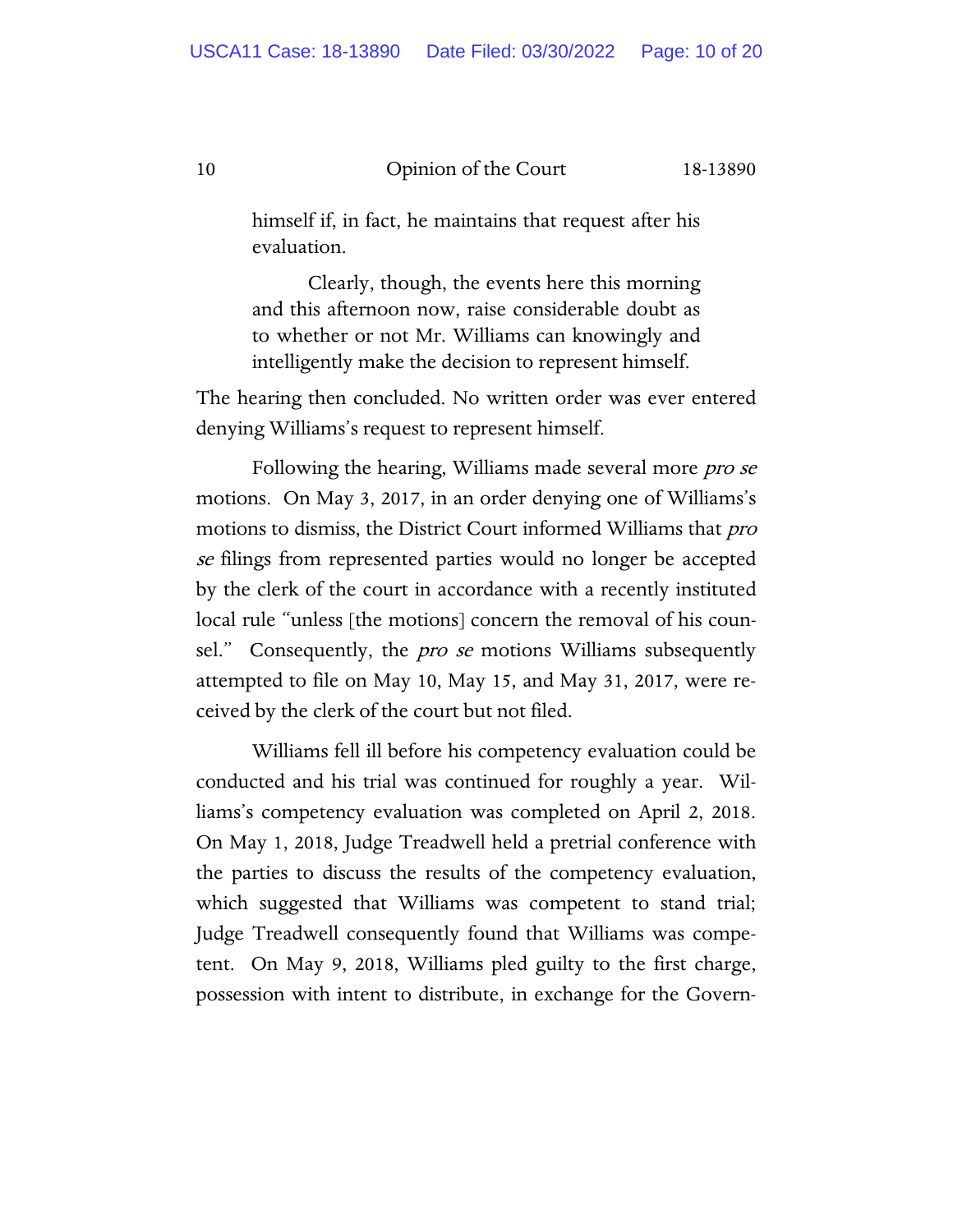ment dropping the other charges. Williams was subsequently sentenced to 151 months of imprisonment and three years of supervised release. The plea agreement made no mention of Williams waiving his constitutional right to self-representation. The plea hearing also did not discuss the right to self-representation. The plea agreement did state that Williams waived his right to appeal or collaterally attack his conviction and sentence, except that he had the right to bring an ineffective assistance of counsel claim and to appeal an above-guidelines sentence. Williams timely appealed his conviction.

#### B.

Erin Pinder was appointed to represent Williams on appeal on September 13, 2018. On February 14, 2019, Pinder moved to withdraw as counsel pursuant to Anders v. California, 386 U.S. 738, 87 S. Ct. 1396 (1967). [2](#page-10-0) In support of her motion, Pinder filed

<span id="page-10-0"></span><sup>&</sup>lt;sup>2</sup> In *Anders*, the Supreme Court held that if appellate counsel "finds [her] case to be wholly frivolous, after a conscientious examination of it, [s]he should so advise the court and request permission to withdraw." 386 U.S. at 744, 87 S. Ct. at 1400. However, the Court required appellate counsel to accompany that request with a "brief referring to anything in the record that might arguably support the appeal," including citation to legal authorities. *Id.* at 744– 45, 87 S. Ct. at 1400. This "Anders brief" is intended to aid the court in independently determining whether an appellant has any claims with arguable merit, so that "penniless defendants" are assured "the same rights and opportunities on appeal—as nearly as is practicable—as are enjoyed by those persons who are in a similar situation but who are able to afford the retention of private counsel." *Id.* at 745, 87 S. Ct. at 1400.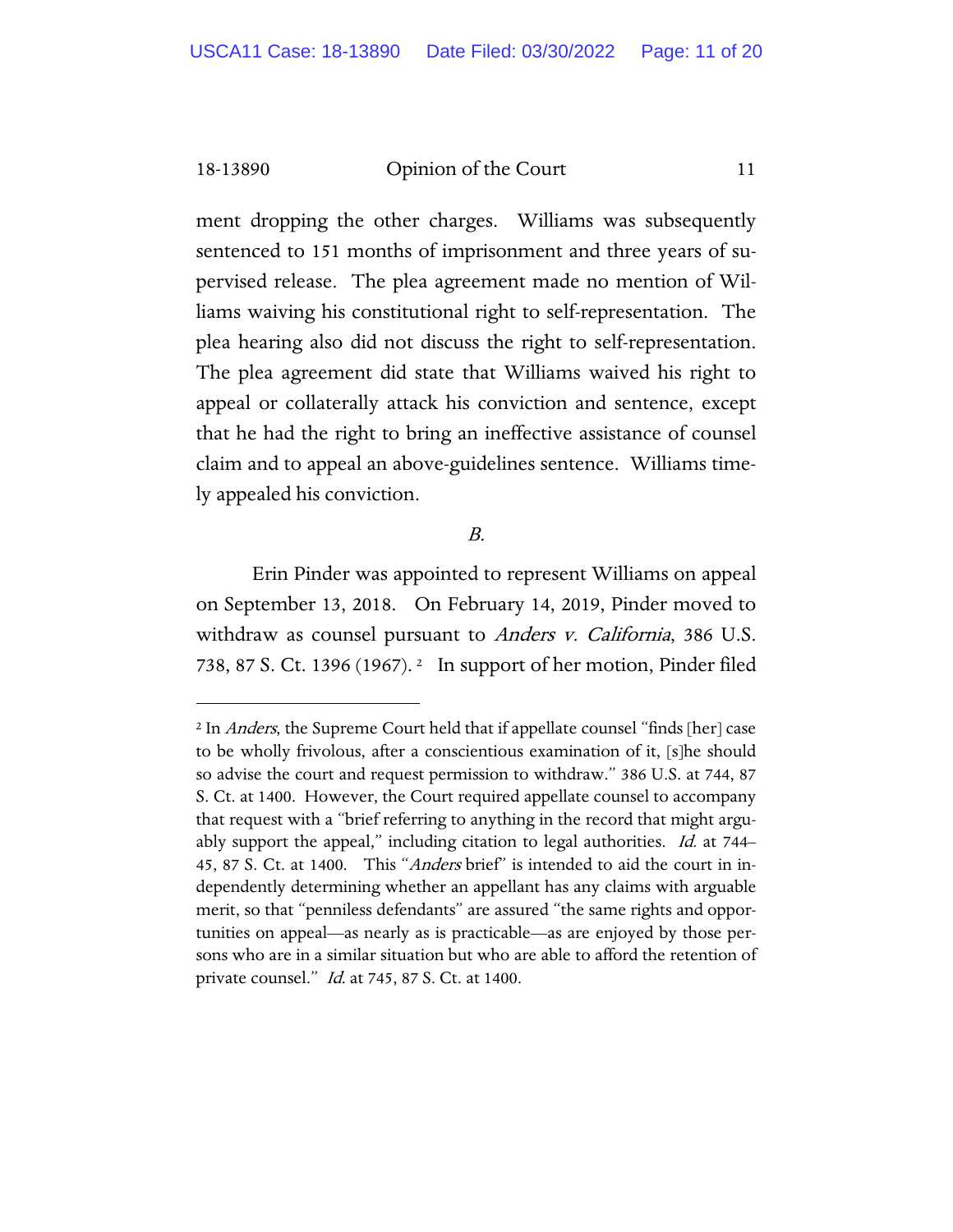an *Anders* brief representing to this Court that she had found no colorable issues on appeal after conducting a "careful review of the complete court record" and "after researching the law as it relates to the facts of this case." This Anders brief did not address the possibility that a *Faretta* violation occurred, likely because Pinder had not requested that the *Faretta* hearing be transcribed for appeal.

On June 12, 2019, this Court denied without prejudice Pinder's motion to withdraw as counsel and directed her to order the transcript of the *Faretta* hearing for appeal. After these transcripts were filed on appeal, Pinder made a second motion to withdraw as counsel and accordingly filed a second Anders brief on August 26, 2019. In her second *Anders* brief, Pinder again represented that she had "conscientiously examin[ed] the entire record on appeal and the applicable statutes, rules, and case law." Pinder then went on to analyze and dismiss several grounds for appeal with possible merit. Pinder's analysis included a two-page discussion on the District Court's *Faretta* hearing. In this discussion, Pinder explained the purpose of *Faretta* hearings, summarized the *Faretta* hearing transcript, and concluded that "the district court properly conducted an inquiry into Mr. Williams' ability to represent himself at trial."

On January 28, 2020, this Court again denied Pinder's motion to withdraw as counsel. In our order, we identified the following two issues as having arguable merit: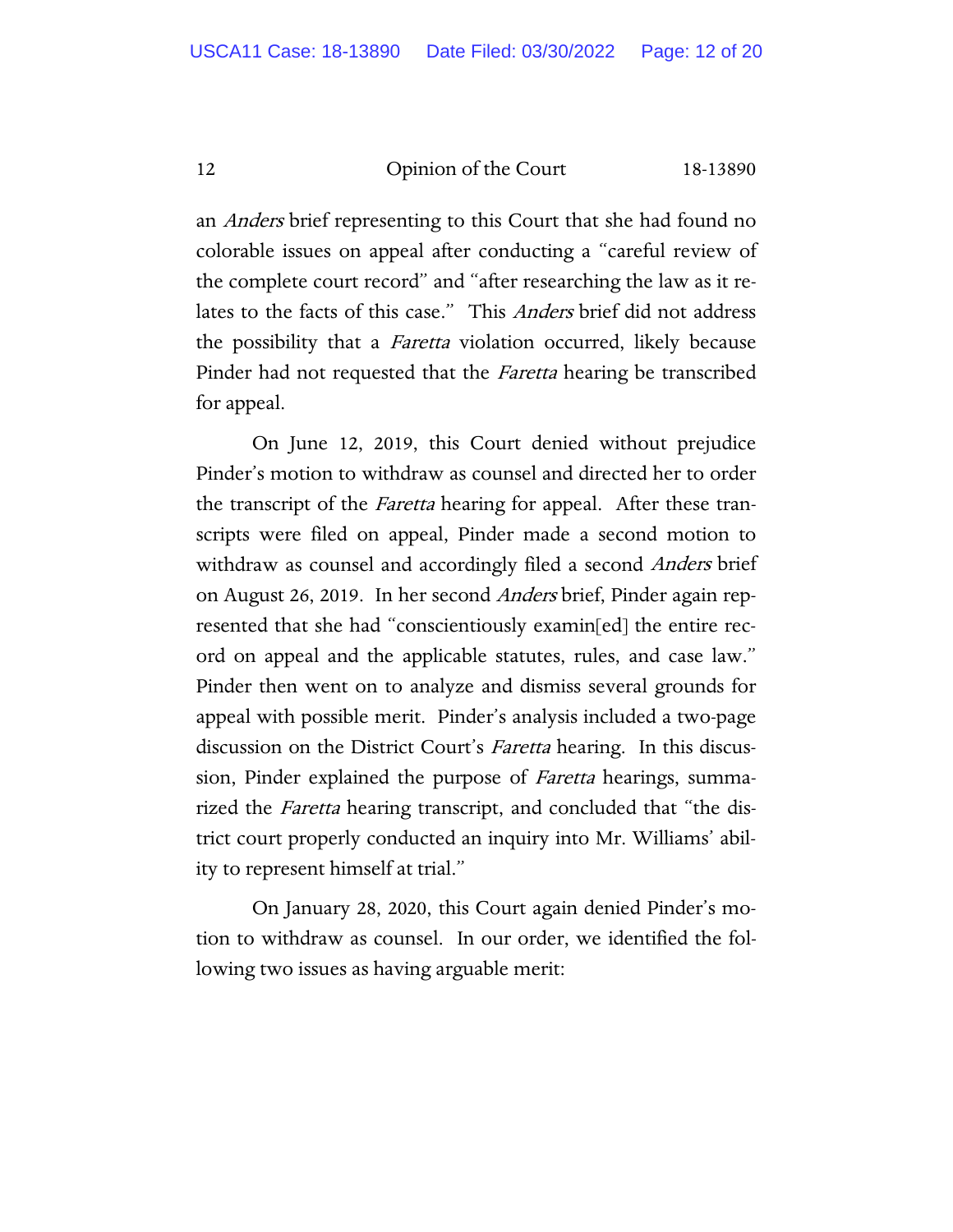Whether, despite later pleading guilty, this Court has discretion to review the denial of a defendant's request to proceed *pro se* which is a potential structural error and, if so, whether the district court erred in denying Williams's request to proceed pro se because it believed that he did not understand the risks of proceeding pro se due to his illogical legal theories.

Accordingly, we directed Pinder to file a merits brief addressing these issues "or any other issue counsel believes has merit."

Pinder filed Williams's opening brief on March 19, 2020. This brief only addressed the two issues we had identified, spending one page on whether this Court has the discretion to review Williams's *Faretta* request despite the guilty plea and seven pages analyzing the District Court's denial of Williams's request to proceed *pro se* per *Faretta*. Here is Pinder's entire argument as to the first issue:

# I. Despite later pleading guilty, this Court has the discretion to review the denial of a defendant's request to proceed *pro* se.

"The Sixth Amendment does not provide merely that a defense shall be made for the accused; it grants to the accused personally the right to make his defense. It is the accused, not counsel, who must be 'informed of the nature and cause of the accusation,' who must be 'confronted with the witnesses against him,' and who must be accorded 'compulsory process for obtaining witnesses in his favor.' "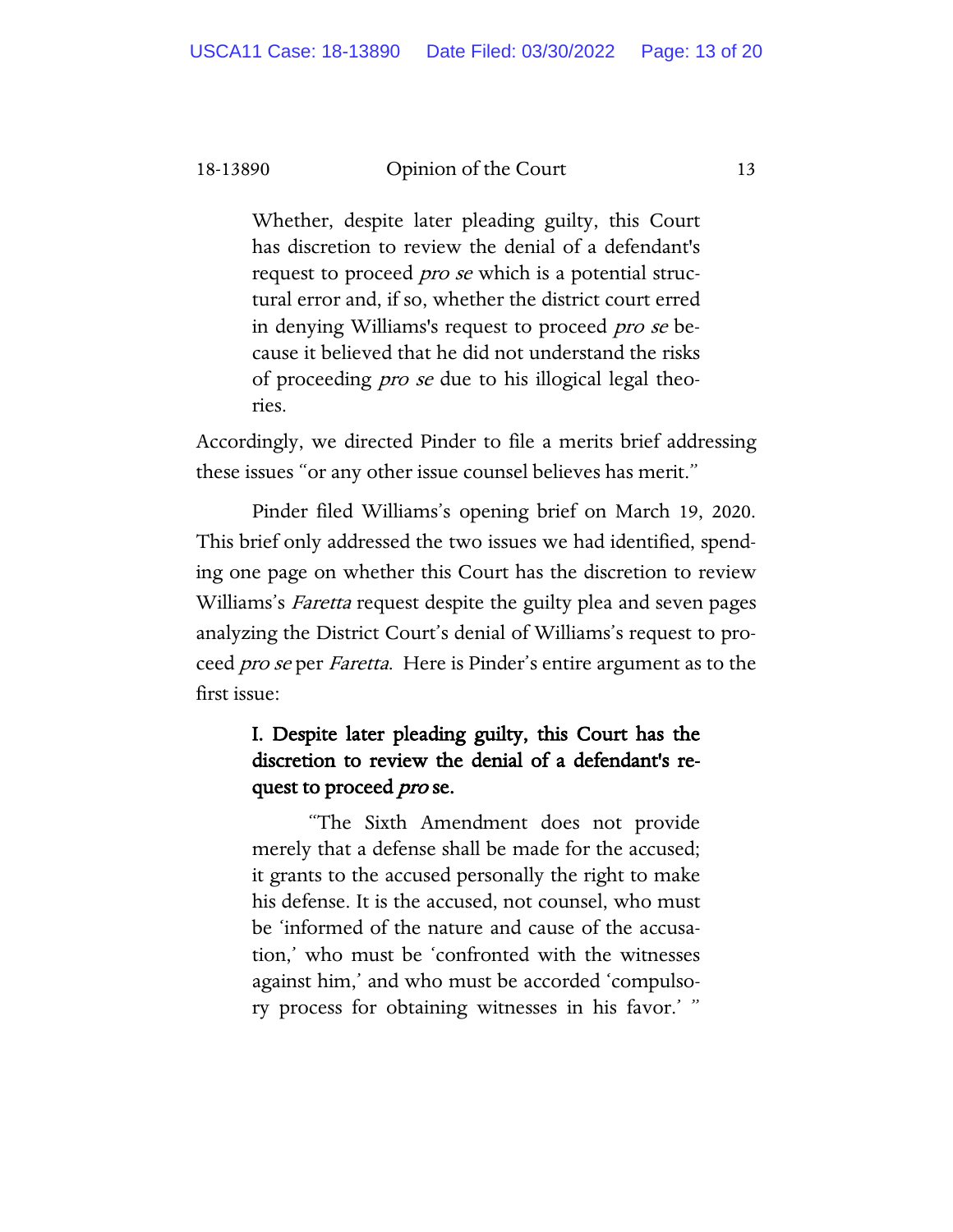Although not stated in the Amendment in so many words, the right to self-representation—to make one's own defense personally—is, thus, necessarily implied by the structure of the Amendment. The right to defend is given directly to the accused; for it is he who suffers the consequences if the defense fails." Faretta v. California, 422 U.S. 806, 819–20[]  $\lceil$ ( $\rceil$ 1975). Because this is a fundamental right, a violation of right to counsel or of right to selfrepresentation is not subject to harmless error analysis. United States v. Fant, 890 F.2d 408 (11th Cir. 1989). See also McKaskle v. Wiggins, 465 U.S. 168 (1984) (denial of self-representation at trial is structural); United States v. Jimenez-Antunez, 820 F.3d 1267, 1271 (11th Cir. 2016) (The denial of the right to counsel of choice is structural error).

Since the improper denial of a defendant's right to self-representation at trial is a structural error, this Court has the authority to review the district court's denial.

Pinder's argument thus consists of three sentences: a block quote from Faretta describing the right to self-representation, a sentence with citation correctly identifying an improper denial of the *Faret*ta right to self-representation as structural error, and a conclusion without citation that this Court may review the improper denial of the right to self-representation because it is structural error. Importantly, Pinder only notes the chief obstacle to our review of the Faretta hearing—Williams's guilty plea—in her heading, which is taken almost *verbatim* from our order.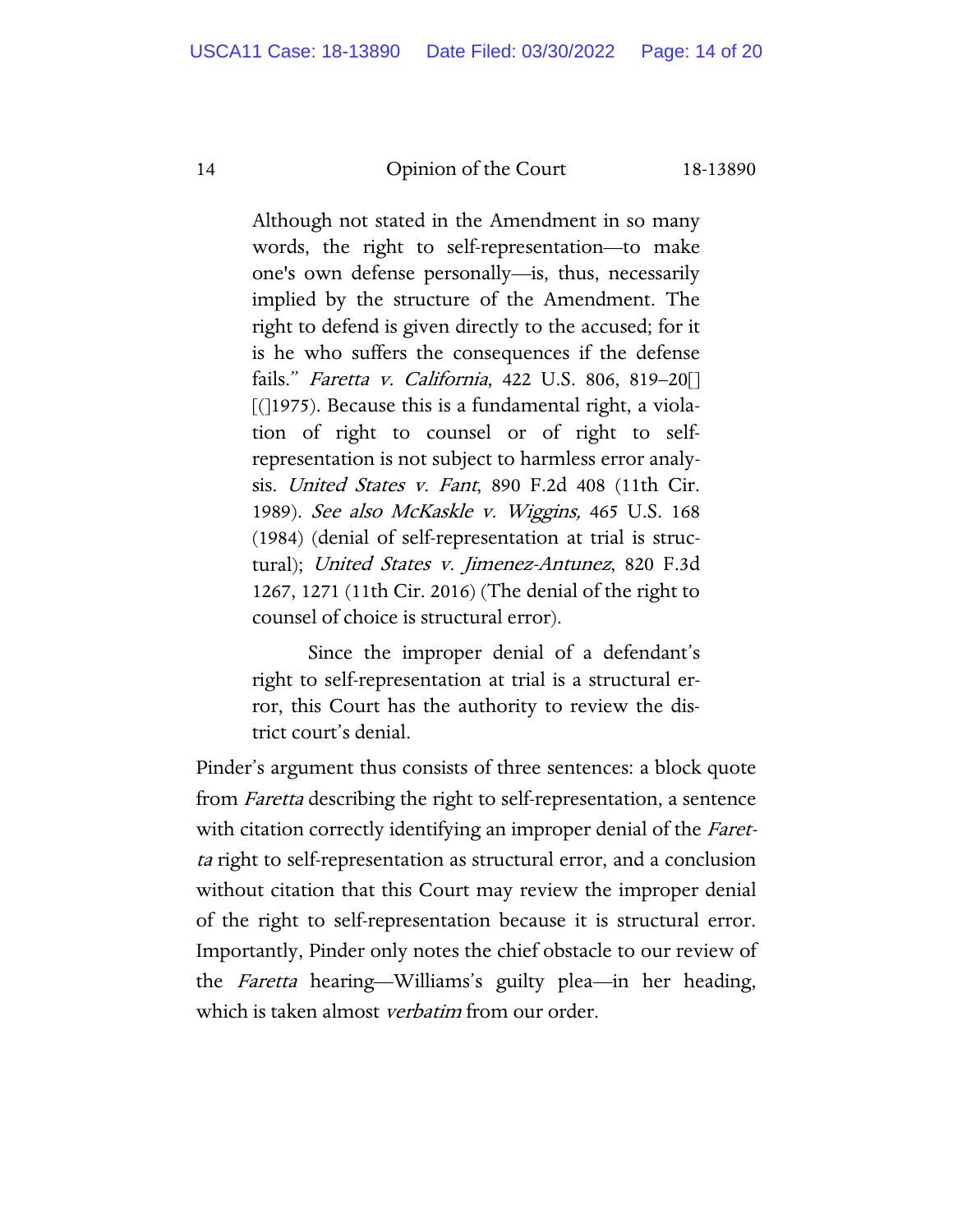In response, the Government's brief laid out the circuit split on this issue, explaining the Ninth Circuit's holding in United States v. Hernandez, 203 F.3d 614, 626 (9th Cir. 2000), overruled on other grounds by Indiana v. Edwards, 554 U.S. 164, 128 S. Ct. 2379 (2008), that an improper denial of a defendant's request for self-representation renders any subsequent guilty plea *per se* involuntary and so voids any guilty plea. The Government then asked this Court to adopt the approach taken by the Fourth, Sev-enth, Eighth, and Tenth Circuits<sup>[3](#page-14-0)</sup> and hold that an improper denial of the right to self-representation does not render a subsequent guilty plea involuntary, so the subsequent guilty plea waives the right to appeal the improper denial. United States v. Dewberry, 936 F.3d 803, 805–07 (8th Cir. 2019); United States v. Moussaoui, 591 F.3d 263, 279–80 (4th Cir. 2010); Gomez v. Barge, 434 F.3d 940, 943 (7th Cir. 2006); United States v. Montgomery, 529 F.2d 1404, 1407 (10th Cir. 1976). In her three-page reply brief, Pinder simply asked this Court to adopt the Ninth Circuit's holding in Hernandez, despite neither citing Hernandez nor ever addressing the voluntariness of Williams's guilty plea in her opening brief.

<span id="page-14-0"></span><sup>&</sup>lt;sup>3</sup> The Government contends that the Sixth Circuit has also adopted the majority position, citing the Eight Circuit's decision in United States v. Dewberry, 936 F.3d 803, 806 (8th Cir. 2019) (citing Werth v. Bell, 692 F.3d 486, 497 (6th Cir. 2012)). While *Dewberry* does note that the Sixth Circuit has adopted the majority position, id., the Sixth Circuit case it relied on for this proposition explicitly stated that it "need not resolve, or even weigh in on, this debate between our sister circuits." Werth, 692 F.3d at 497.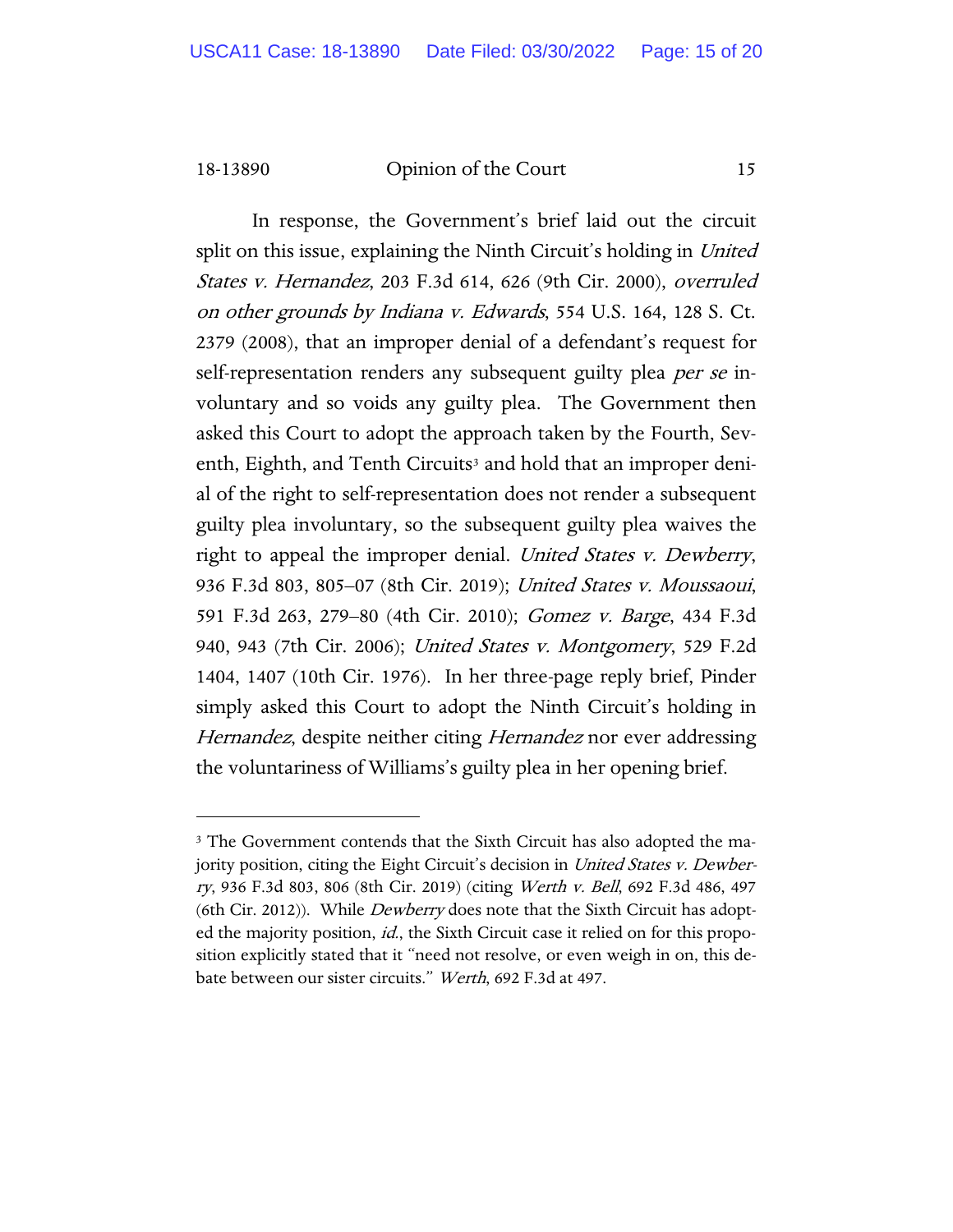#### II.

As Williams (through Pinder) correctly explained, the improper denial of the right to self-representation under *Faretta* is structural error, and so requires reversal on direct appeal when the error is both preserved and not waived. United States v. Gonzalez-Lopez, 548 U.S. 140, 148–49, 126 S. Ct. 2557, 2563–64 (2006) (explaining structural error and listing the right to selfrepresentation as an example). What Williams (through Pinder) fails to address is the Supreme Court precedent holding that a voluntary, subsequent guilty plea generally operates as a waiver of claims of constitutional error that occurred prior to the plea. Tollett v. Henderson, 411 U.S. 258, 267, 93 S. Ct. 1602, 1608 (1973); Stano v. Dugger, 921 F.2d 1125, 1150 (11th Cir. 1991) (en banc) ("The Supreme Court has given finality to guilty pleas by precluding claims of constitutional deprivations occurring prior to entry of the plea."). As the Supreme Court explained in Tollett.

> [A] guilty plea represents a break in the chain of events which has preceded it in the criminal process. When a criminal defendant has solemnly admitted in open court that he is in fact guilty of the offense with which he is charged, he may not thereafter raise independent claims relating to the deprivation of constitutional rights that occurred prior to the entry of the guilty plea. He may only attack the voluntary and intelligent character of the guilty plea by showing that the advice he received from counsel was not within the standards set forth in *McMann*.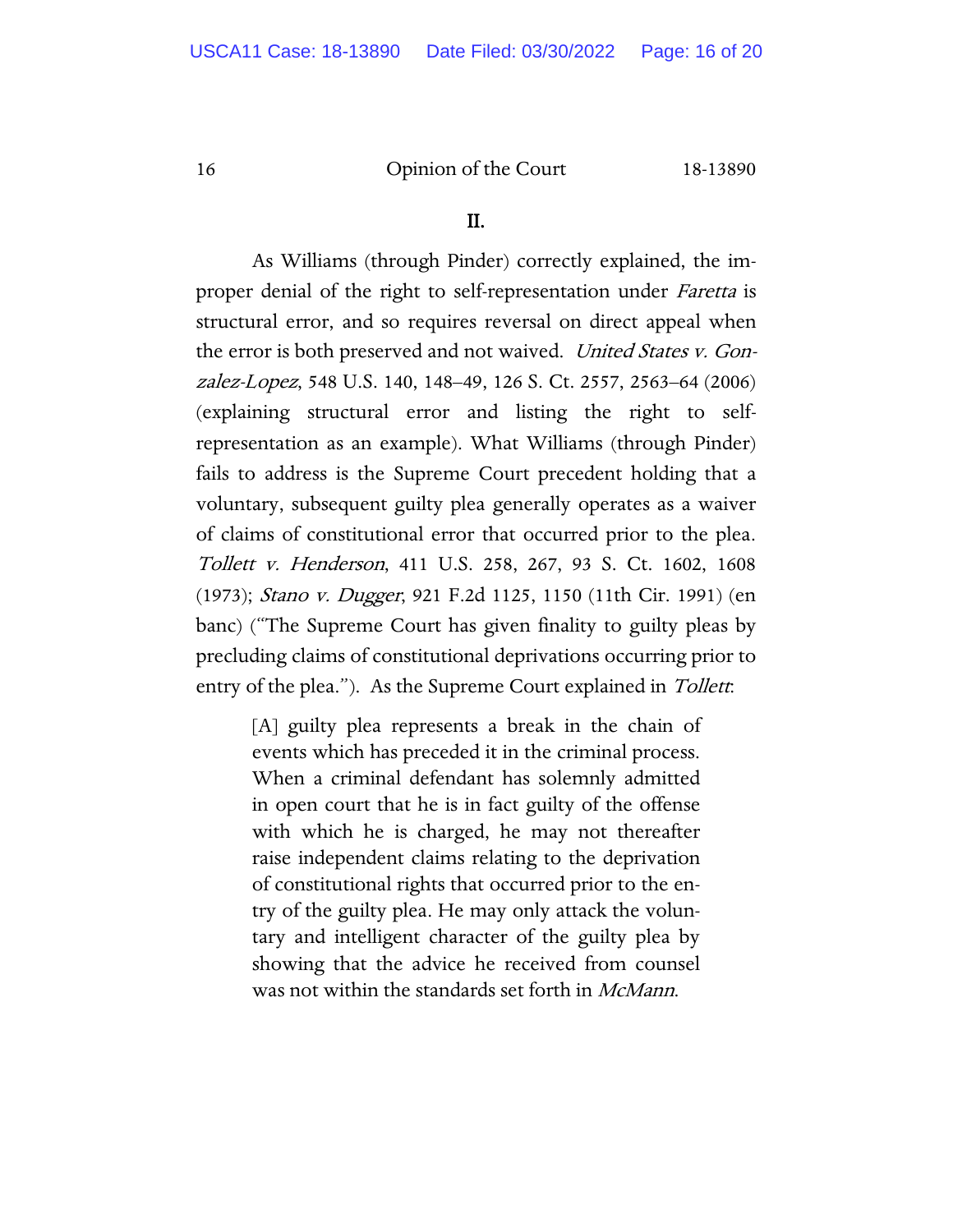411 U.S. at 267, 93 S. Ct. at 1608 (citing *McMann v. Richardson*, 397 U.S. 759, 770–71, 90 S. Ct. 1441, 1448–49 (1970)).

When a defendant enters an unconditional guilty plea, he may raise on appeal only a narrow class of challenges to his conviction. He may challenge his conviction by asserting that his plea was involuntary. United States v. Saac, 632 F.3d 1203, 1208 (11th Cir. 2011). He also may challenge the constitutionality of the statute of conviction. Class v. United States, 138 S. Ct. 798, 803 (2018). When a defendant raises the latter type of defect, he is in effect arguing that the "very initiation of the proceedings . . . operated to deprive him of due process of law." Id. (internal quotation marks omitted). Because he is arguing that the government lacked the power to punish him, the defendant may raise this type of challenge even after entering a guilty plea. *Id.* 

In contrast, a defendant's voluntary guilty plea may waive a claim even of structural error. In fact, defendants do so whenever they plead guilty and, consequently, relinquish their right to a jury trial. *See Sullivan v. Louisiana*, 508 U.S. 275, 281–82, 113 S. Ct. 2078, 2083 (1993) (holding that a constitutionally deficient reasonable doubt instruction constitutes structural error as the deprivation of the right to trial by jury has "necessarily unquantifiable and indeterminate" consequences and "unquestionably qualifies as 'structural error'").

In Class, the Supreme Court contrasted a defendant's constitutional challenge to his statute of conviction, which is not waived by a guilty plea, with a claim raising a "case-related consti-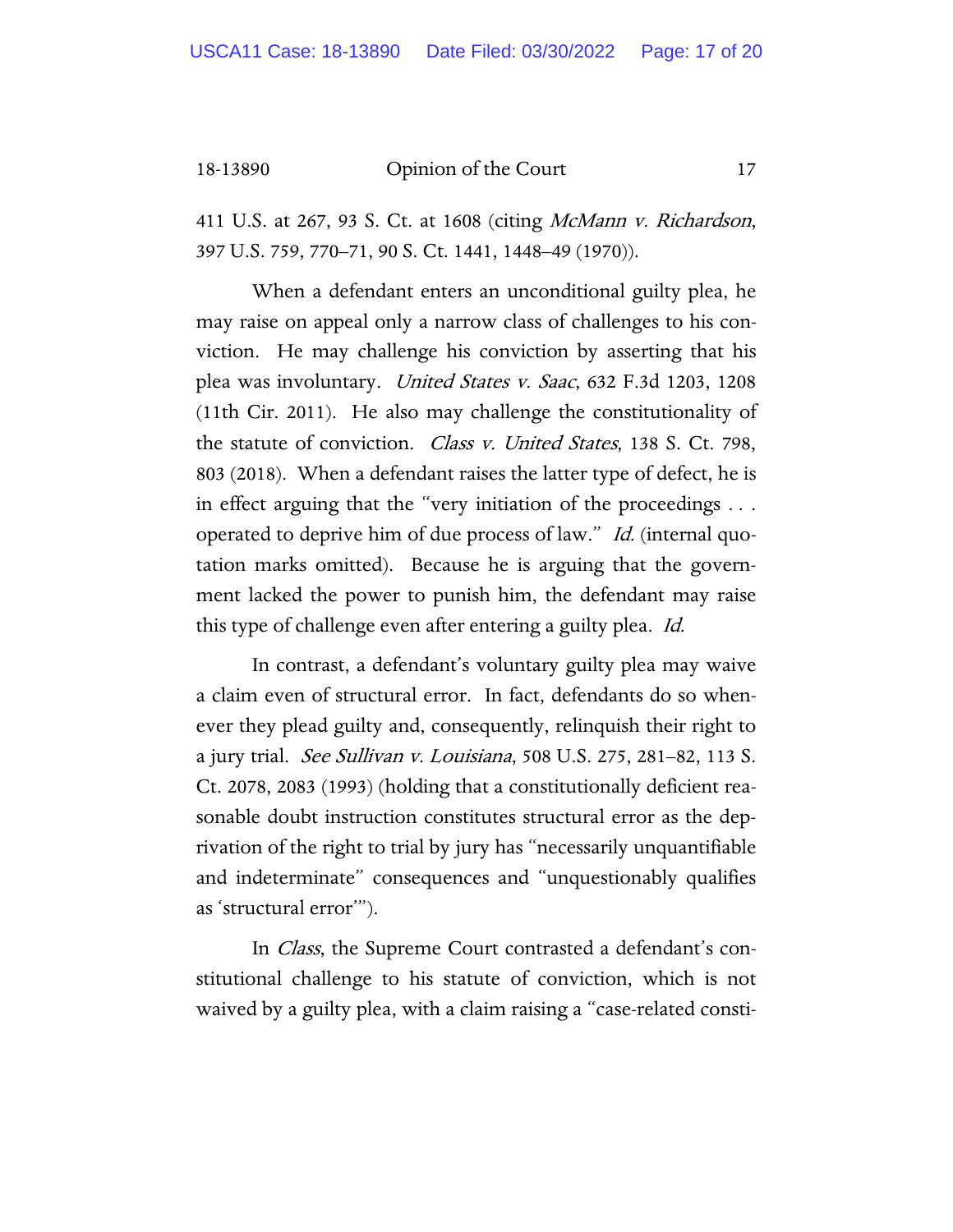tutional defect," which may be waived by a guilty plea. *Class*, 138 S. Ct. at 804–05. The Court's example of a constitutional claim that may be waived by a guilty plea was a defendant's claim that his indictment was issued by a grand jury whose selection unlawfully excluded jurors of the defendant's race. Id. at 805. The Court explained that such a challenge was waived by the defendant's guilty plea because the government could cure the error by obtaining a "new indictment by a properly selected grand jury." Id. (internal quotation marks omitted). Because the Court previously recognized that such an error is structural, see Johnson v. United States, 520 U.S. 461, 469, 117 S. Ct. 1544, 1550 (1997) (identifying the unlawful exclusion of grand jurors of the defendant's race as a "structural error"), *Class* tells us that a defendant may waive a claim of structural error by entering a defendant's voluntary guilty plea. 138 S. Ct. at 805.

Turning to this case, in his opening brief, even when read liberally, Williams (through Pinder) does not raise a voluntariness challenge to his conviction or argue that the government lacked the power to criminalize his conduct. See Regions Bank v. Legal Outsource PA, 936 F.3d 1184, 1197 (11th Cir. 2019) (explaining that "briefs should be read liberally to ascertain the issues raised on appeal"). Accordingly, Williams forfeits these issues on ap-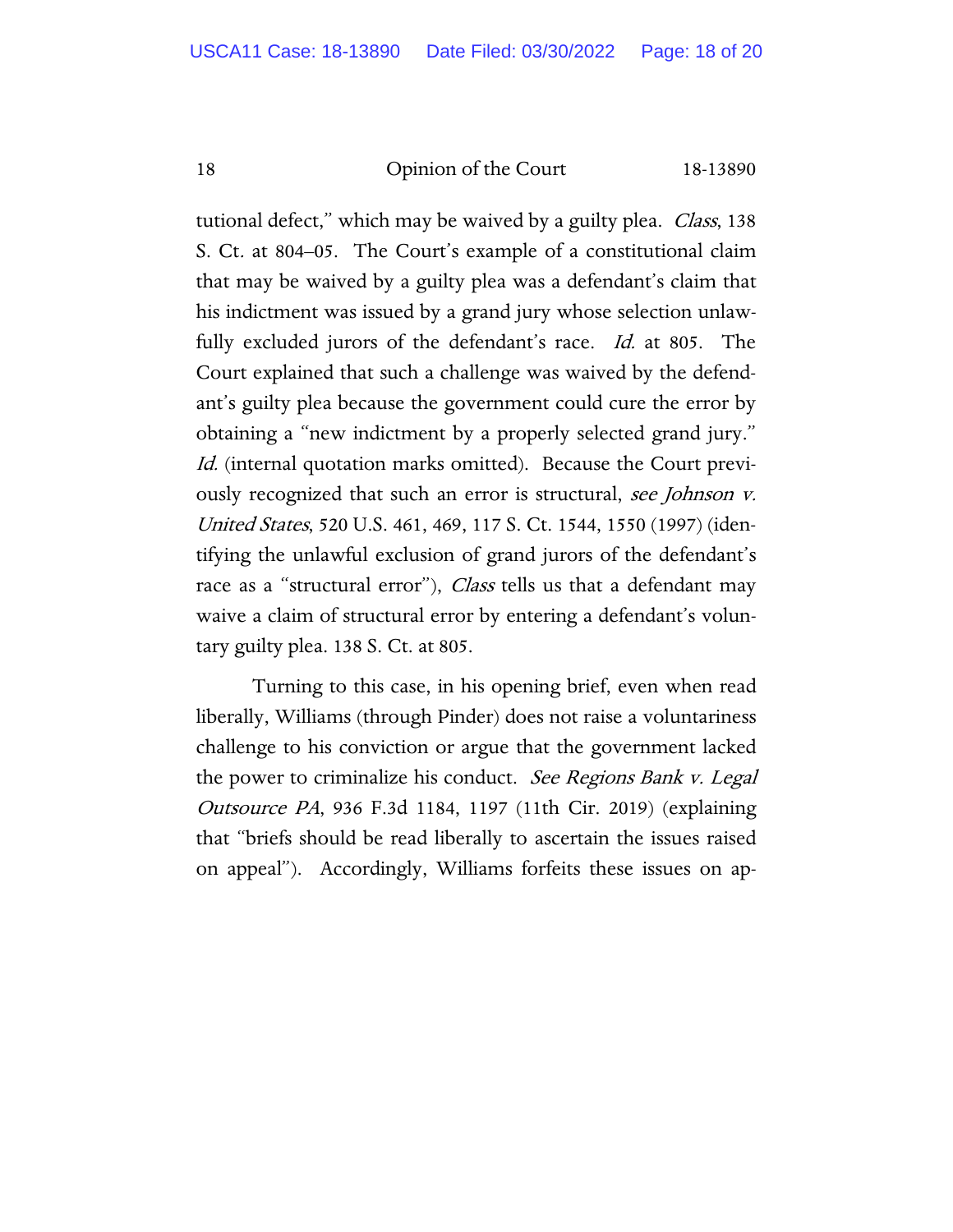peal.[4](#page-18-0) United States v. Campbell, 26 F.4th 860, 873 (11th Cir. 2022) (en banc)[.5](#page-18-1)

As we are barred by Williams's forfeiture from addressing the circuit split on the question of whether an improper denial of a defendant's Faretta right to self-representation automatically renders a guilty plea involuntary, we make no comment on the decisions of our sister circuits. Likewise, we do not address the merits of Williams's Faretta claim.<sup>6</sup> As we hold that Williams did not challenge his guilty plea on voluntariness grounds in this direct appeal, Williams can raise his Faretta and involuntariness claims in a motion to vacate under 28 U.S.C.  $\S$  2255, along with

<span id="page-18-0"></span><sup>4</sup> Since issues must be raised in a party's opening brief to be timely, Williams raising a voluntariness challenge under *Hernandez* in his reply brief does not excuse his forfeiture. See Sapuppo v. Allstate Floridian Ins. Co., 739 F.3d 678, 680–81 (11th Cir. 2014).

<span id="page-18-1"></span><sup>&</sup>lt;sup>5</sup> In certain circumstances, we have discretion to revive a forfeited issue. *See* Campbell, 26 F.4th at 873. Even assuming that we have the discretion to revive the forfeited issue here, we cannot say that it would be appropriate to exercise our discretion and so decline to raise the voluntariness issue *sua* sponte.

<span id="page-18-2"></span><sup>6</sup> We do note that the Third Circuit recently reversed the conviction of a sovereign citizen who, like Williams, made multiple frivolous *pro se* motions, asked to represent himself, and then was denied his right to selfrepresentation due to the frivolousness of his arguments. United States v. Taylor, 21 F.4th 94, 100–05 (3d Cir. 2021); see also United States v. Johnson, 980 F.3d 570, 574, 577–78 (7th Cir. 2020) (affirming a district court finding that a sovereign citizen properly exercised his right to self-representation); United States v. Mesquiti, 854 F.3d 267, 272–75 (5th Cir. 2017) (same).